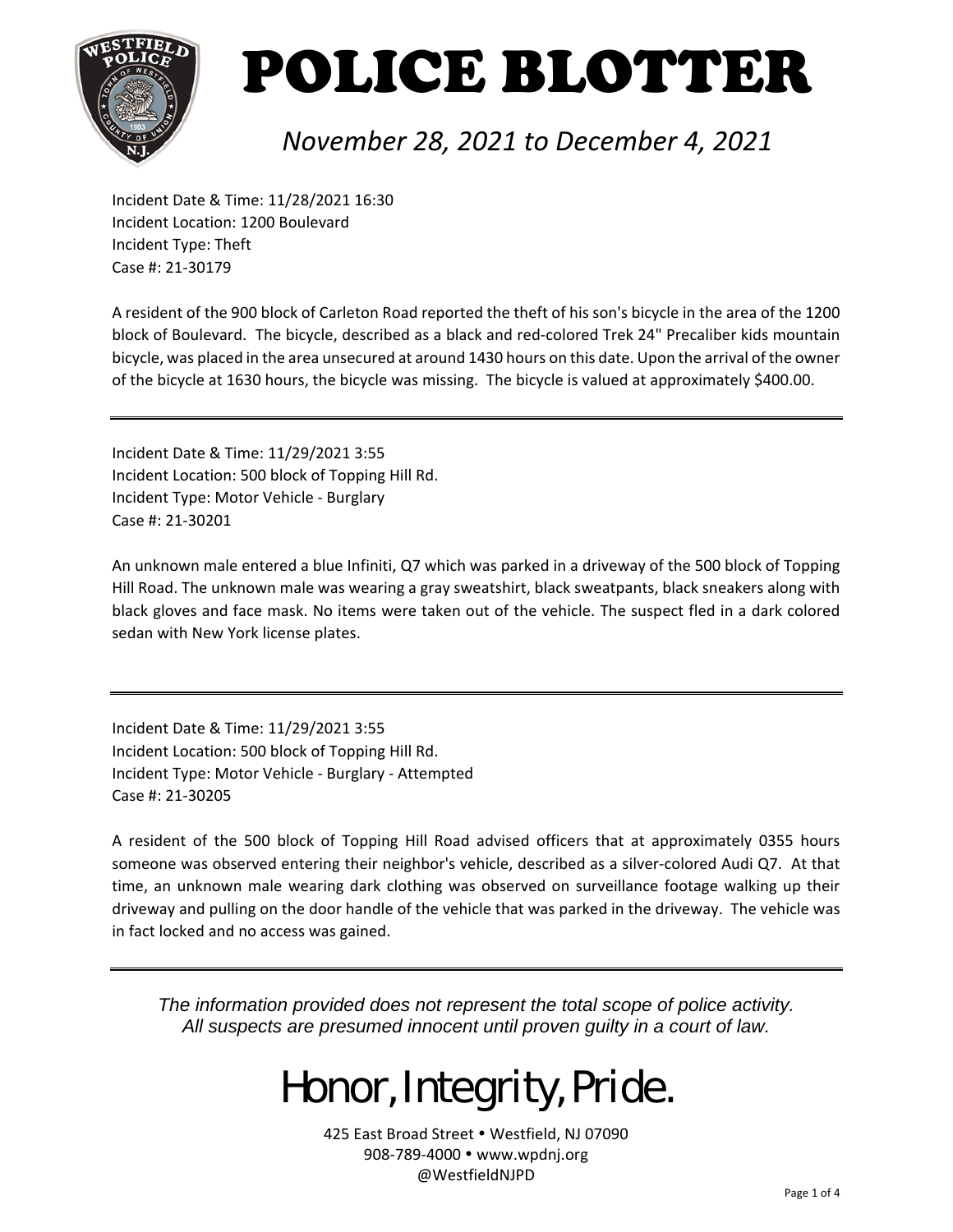

### *November 28, 2021 to December 4, 2021*

Incident Date & Time: 11/29/2021 18:26 Incident Location: 400 block of Birch Ave. Incident Type: Suspicious Incident / Person / Vehicle Case #: 21‐30286

A former resident of the 400 block of Birch Avenue reported a suspicious incident that had occurred at his former residence. The individual reported that on November 28, 2021 at approximately 1630 hours, he left the residence after being there all day. On November 29, 2021 at approximately 1730 hours, he returned to find his basement windows opened. No items were reported missing at that time. There were no signs of force observed on scene and no evidence that entry to the residence was gained.

Incident Date & Time: 11/30/2021 22:47 Incident Location: 100 block of Elm St. Incident Type: Criminal Trespass Case #: 21‐30394

An employee of an establishment of the 100 block of Elm Street reported an unwanted party on the premise. The unwanted party refused to pay his tab and leave the premise. The individual was advised that he was no longer allowed on the premise in the future.

Incident Date & Time: 12/1/2021 15:28 Incident Location: 300 block of E. North Ave. Incident Type: Found Property Case #: 21‐30468

A local resident located a gold colored ring in the parking lot of a business on the 300 block of East North Avenue. The ring was turned over to Westfield Police and it was secured in a temporary evidence locker. The value of the ring is estimated to be less than \$50.00.

*The information provided does not represent the total scope of police activity. All suspects are presumed innocent until proven guilty in a court of law.* 

## Honor, Integrity, Pride.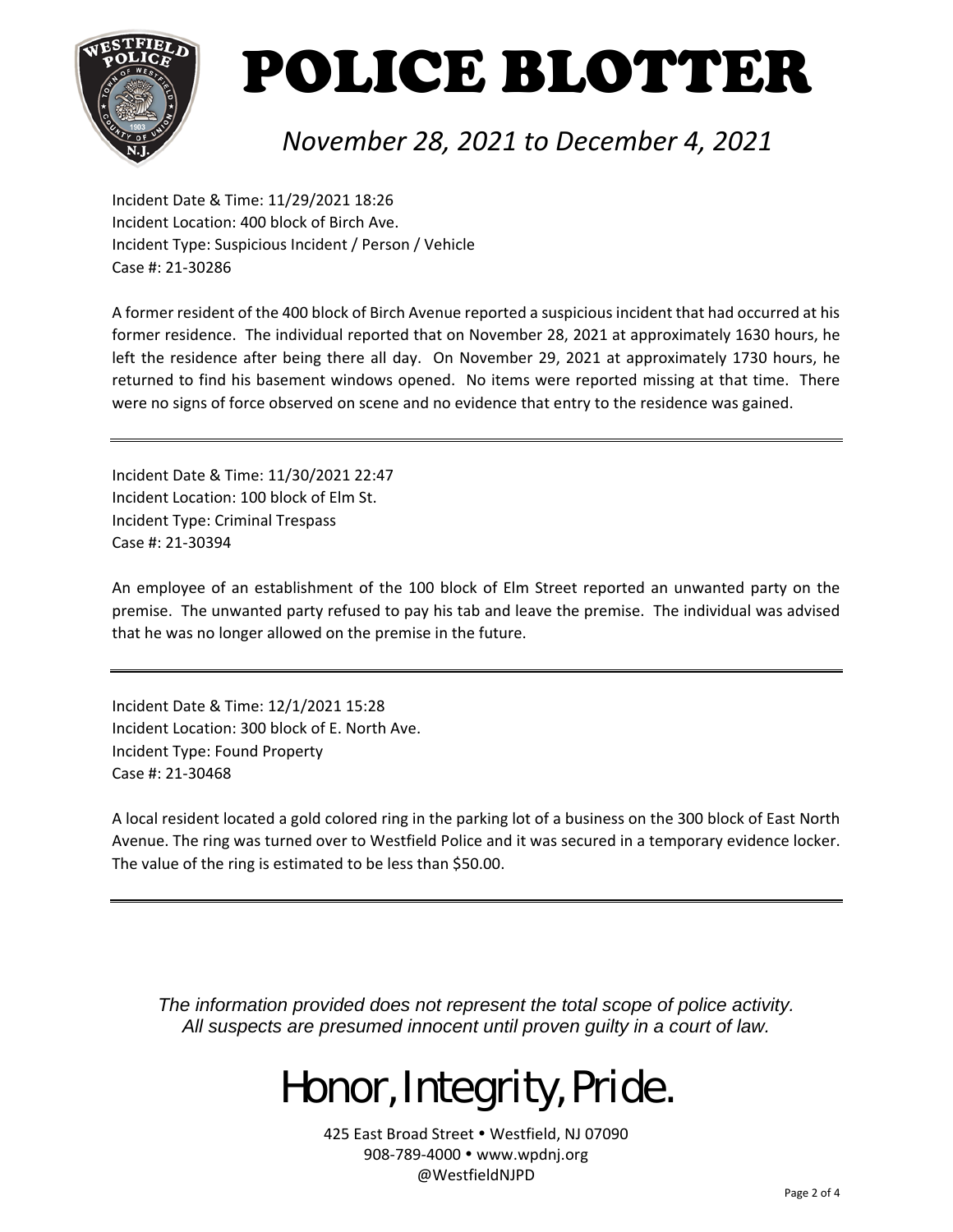

### *November 28, 2021 to December 4, 2021*

Incident Date & Time: 12/2/2021 8:50 Incident Location: 700 block of Garfield Ave. Incident Type: Fraud, Identity Theft Case #: 21‐30516

A resident of the 700 block of Garfield Avenue reported an incident of identity theft and fraud. Resident stated that on November 27, 2021 he received an email notifying him of being approved for a \$1,000.00 loan. He stated that he never applied for the loan and reported this fraudulent loan to his financial institution. At this time, the victim has not suffered a monetary loss.

Incident Date & Time: 12/3/2021 10:14 Incident Location: 100 block of Tudor Oval Incident Type: Fraud, Identity Theft Case #: 21‐30629

A resident of the 100 block of Tudor Oval reported being a victim of identity theft and fraud. Victim stated unknown suspect(s) successfully opened a fraudulent bank account using her identity. She also stated that unknown suspect(s) attempted to open other fraudulent accounts using her personal information but were unsuccessful. Victim did not suffer any monetary loss as result of this incident.

Incident Date & Time: 12/3/2021 18:08 Incident Location: Rahway Ave. & Leigh Dr. Incident Type: DWI Case #: 21‐30675 Arrestee: Enrique Giordano, 73, Mountainside

Enrique Giordano of Mountainside was placed under arrest for DWI 39:4‐50 by Officer Weiss on 12/3/2021 at 1826 hours following a roadside investigation. This investigation was subsequent to a motor vehicle stop on Rahway Avenue near Leigh Drive. Giordano was issued motor vehicle summonses with a mandatory Westfield Municipal Court date of 12/14/221 at 0900 hours.

*The information provided does not represent the total scope of police activity. All suspects are presumed innocent until proven guilty in a court of law.* 

## Honor, Integrity, Pride.